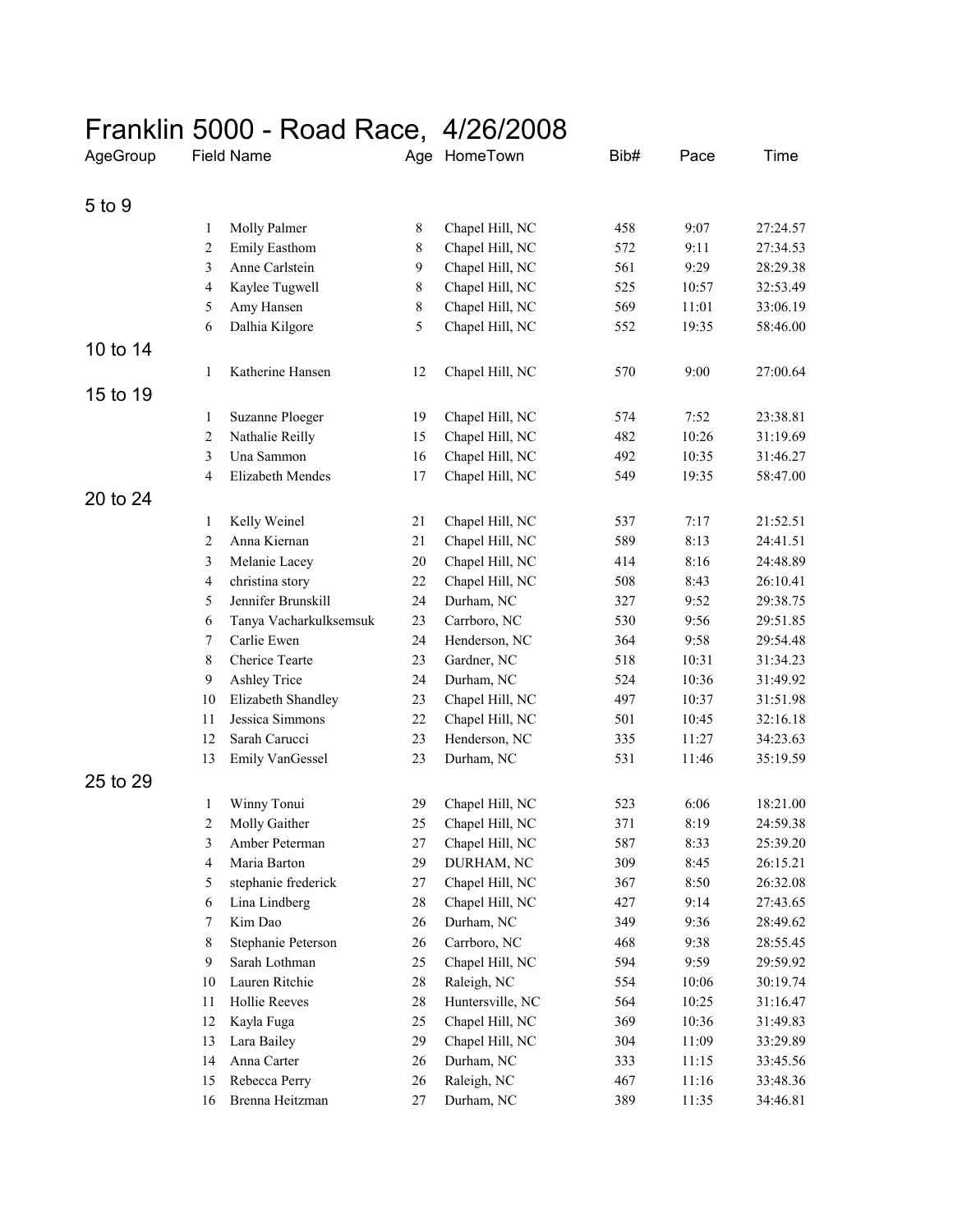|          | 17          | Aundrea Hopkins       | 25     | charlotte, nc    | 394 | 11:43 | 35:10.45   |
|----------|-------------|-----------------------|--------|------------------|-----|-------|------------|
|          | 18          | Molly Jarman          | 25     | Carrboro, NC     | 403 | 12:05 | 36:16.63   |
|          | 19          | Emily Schmidt         | 26     | RALEIGH, NC      | 494 | 12:20 | 37:02.87   |
|          | 20          | Nikie Sarris          | 27     | Chapel Hill, NC  | 493 | 12:26 | 37:19.58   |
|          | 21          | Melanie Simms         | 26     | Raleigh, NC      | 502 | 20:25 | 1:01:17.00 |
| 30 to 34 |             |                       |        |                  |     |       |            |
|          | 1           | Robyn Fehrman         | 30     | Durham, NC       | 366 | 8:31  | 25:35.51   |
|          | 2           | coleen power          | 31     | Durham, NC       | 471 | 9:16  | 27:49.95   |
|          | 3           | <b>Tracy Wesley</b>   | 32     | Chapel Hill, NC  | 584 | 9:37  | 28:51.97   |
|          | 4           | Mellanye Lackey       | 32     | Chapel Hill, NC  | 415 | 10:52 | 32:39.28   |
|          | 5           | Marne Tugwell         | 33     | Chapel Hill, NC  | 571 | 10:57 | 32:53.56   |
|          | 6           | Erin McDermott        | 31     | Durham, NC       | 436 | 11:13 | 33:39.44   |
|          | 7           | Carrie Ingram         | 32     | Durham, NC       | 399 | 11:23 | 34:11.62   |
|          | $\,$ 8 $\,$ | Sara Faccidomo        | 32     | Carrboro, NC     | 365 | 11:43 | 35:11.13   |
|          | 9           | Dawnya Bohager        | 30     | Saxapahaw, NC    | 316 | 11:43 | 35:12.50   |
|          | 10          | Christina Geagan      | 30     | Raleigh, NC      | 372 | 20:26 | 1:01:21.00 |
| 35 to 39 |             |                       |        |                  |     |       |            |
|          | 1           | Ellen Parker          | 36     | Chapel Hill, NC  | 461 | 6:42  | 20:07.34   |
|          | 2           | Hollis Oberlies       | 37     | Chapel Hill, NC  | 593 | 7:19  | 22:00.48   |
|          | 3           | Ilona Jaspers         | 39     | Carrboro, NC     | 404 | 7:34  | 22:43.03   |
|          | 4           | Tami Pfeifer          | 37     | Hillsborough, NC | 580 | 8:27  | 25:22.36   |
|          | 5           | Jennifer Becker       | 37     | Chapel Hill, NC  | 310 | 8:50  | 26:31.15   |
|          | 6           | Kimberley Silver      | 36     | Chapel Hill, NC  | 499 | 9:01  | 27:03.06   |
|          | 7           | Sheila Read           | 39     | Chapel Hill, NC  | 478 | 9:10  | 27:32.24   |
|          | 8           | Claire Cusick         | 38     | Durham, NC       | 595 | 9:21  | 28:05.45   |
|          | 9           | Christina Chenet      | 35     | Chapel Hill, NC  | 583 | 9:37  | 28:51.97   |
|          | 10          | Kimberly Rogers       | 36     | Carrboro, NC     | 485 | 9:42  | 29:08.48   |
|          | 11          | Malana Moshash        | 37     | Durham, NC       | 567 | 9:43  | 29:12.78   |
|          | 12          | <b>Stacy Blank</b>    | 36     | Gibsonville, NC  | 553 | 10:07 | 30:21.39   |
|          | 13          | Dana Hanson-Baldavf   | 38     | Chapel Hill, NC  | 588 | 10:10 | 30:31.10   |
|          | 14          | Barbara Boyette       | 39     | Greensboro, NC   | 321 | 10:15 | 30:46.91   |
|          | 15          | Andrea Heckert        | 35     | Carrboro, NC     | 388 | 10:52 | 32:39.82   |
|          | 16          | Donna Dodson          | 39     | Chapel Hill, NC  | 358 | 11:39 | 34:57.49   |
|          | 17          | Calyx Meredith Harris | 39     | Chapel Hill, NC  | 382 | 11:41 | 35:04.58   |
|          | 18          | Tamara Lackey         | 37     | Chapel Hill, NC  | 546 | 21:07 | 1:03:23.00 |
| 40 to 44 |             |                       |        |                  |     |       |            |
|          | 1           | Sonia Davis           | 41     | Chapel Hill, NC  | 355 | 7:13  | 21:41.87   |
|          | $\sqrt{2}$  | carter hubbard        | $40\,$ | Chapel Hill, NC  | 397 | 7:46  | 23:20.00   |
|          | 3           | Nicole Mead           | 40     | Chapel Hill, NC  | 440 | 7:57  | 23:51.95   |
|          | 4           | Mary Beth Thomas      | 42     | Chapel Hill, NC  | 521 | 8:31  | 25:33.48   |
|          | 5           | Laurin Easthom        | 43     | Chapel Hill, NC  | 363 | 8:37  | 25:54.00   |
|          | 6           | <b>Beth McClure</b>   | 42     | Chapel Hill, NC  | 434 | 8:41  | 26:04.01   |
|          | 7           | Lynne Burns           | 43     | Chapel Hill, NC  | 329 | 10:01 | 30:04.48   |
|          | 8           | Lisa Croucher         | 40     | Carrboro, NC     | 341 | 10:04 | 30:13.90   |
|          | 9           | Lisa Walter           | 42     | Chapel Hill, NC  | 535 | 11:01 | 33:05.08   |
|          | 10          | Rena Dadolf           | 43     | Chapel Hill, NC  | 346 | 12:20 | 37:00.65   |
| 45 to 49 |             |                       |        |                  |     |       |            |
|          | 1           | Holly Holland         | 46     | Chapel Hill, NC  | 392 | 7:35  | 22:48.98   |
|          | 2           | Kathleen O'Loughlin   | 48     | Chapel Hill, NC  | 456 | 9:22  | 28:09.12   |
|          |             |                       |        |                  |     |       |            |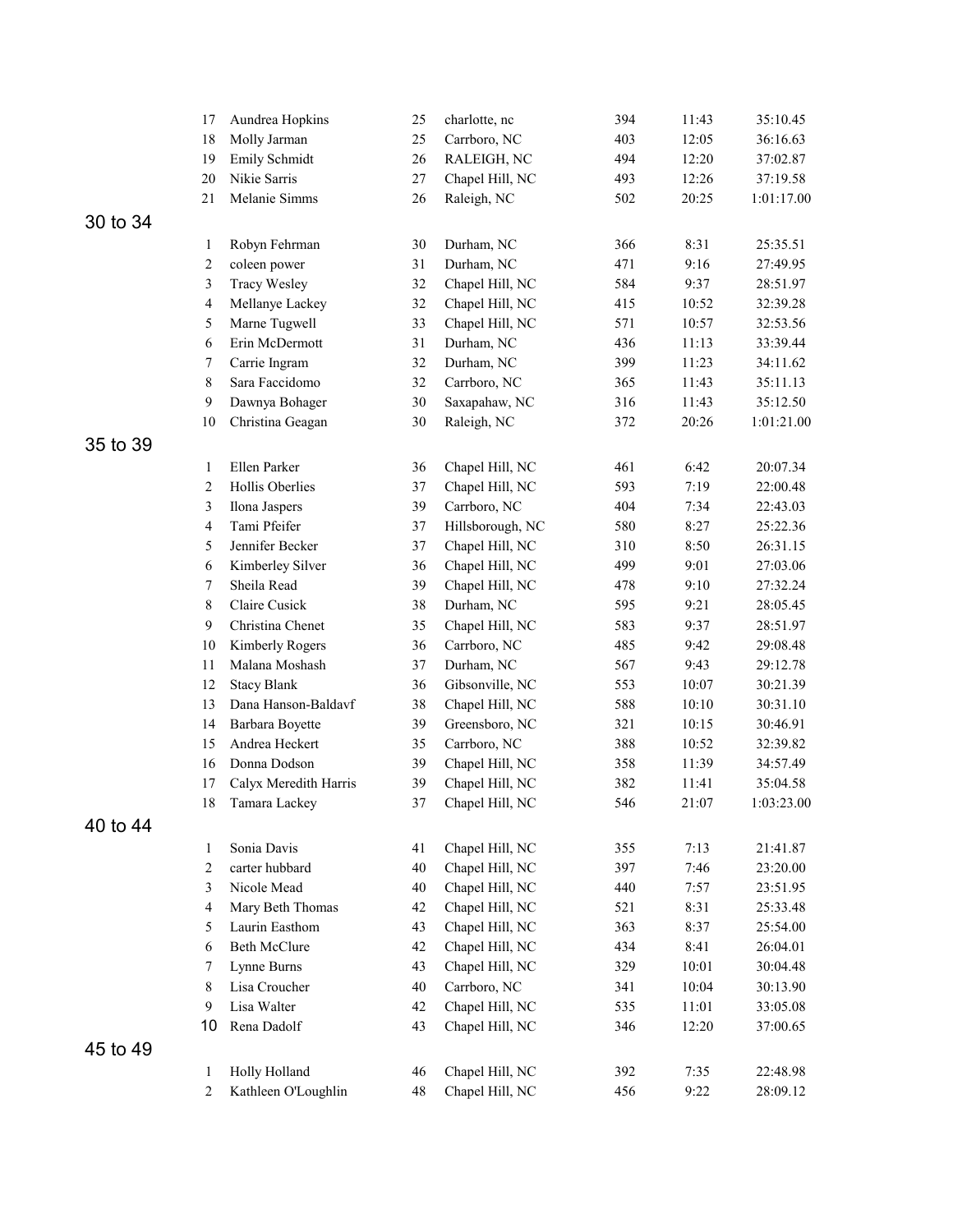|          | 3  | Anne Latour           | 46 | Cary, NC        | 419 | 9:33  | 28:41.23 |
|----------|----|-----------------------|----|-----------------|-----|-------|----------|
|          | 4  | Susan Lawrence        | 46 | Chapel Hill, NC | 420 | 9:49  | 29:28.79 |
|          | 5  | Jeanne Noe            | 48 | Chapel Hill, NC | 454 | 10:03 | 30:10.55 |
|          | 6  | Bobbi Crummett        | 47 | Chapel Hill, NC | 342 | 10:21 | 31:04.30 |
|          | 7  | La Reine Reilly       | 46 | Chapel Hill, NC | 481 | 10:26 | 31:21.25 |
|          | 8  | Cathy Howes           | 46 | Chapel Hill, NC | 396 | 10:38 | 31:56.12 |
|          | 9  | Jean McDonald         | 46 | Chapel Hill, NC | 438 | 12:19 | 36:58.00 |
| 50 to 54 |    |                       |    |                 |     |       |          |
|          | 1  | Lisa Soeters          | 52 | Chapel Hill, NC | 504 | 8:45  | 26:17.92 |
|          | 2  | Naomi Baron           | 53 | Chapel Hill, NC | 306 | 9:03  | 27:12.64 |
|          | 3  | Jeanne Behr           | 54 | Durham, NC      | 312 | 9:22  | 28:07.95 |
|          | 4  | Ann McBride           | 51 | Raleigh, NC     | 590 | 10:35 | 31:48.45 |
|          | 5  | Susan Lieberum        | 53 | Pittsboro, NC   | 425 | 10:58 | 32:55.72 |
|          | 6  | Rebecca Haynes        | 51 | Pittsboro, NC   | 387 | 12:26 | 37:20.54 |
| 55 to 59 |    |                       |    |                 |     |       |          |
|          | 1  | Catherine Wides       | 58 | DURHAM, NC      | 585 | 7:09  | 21:27.17 |
|          | 2  | Julie Jones           | 55 | Raleigh, NC     | 591 | 19:41 | 59:03.00 |
| 60 to 64 |    |                       |    |                 |     |       |          |
|          |    |                       |    |                 |     |       |          |
|          | 1  | Susan Murphy          | 60 | Rochester, NH   | 451 | 10:40 | 32:02.67 |
| 70 to 74 |    |                       |    |                 |     |       |          |
|          | 1  | Barbara Pedersen      | 70 | Chapel Hill, NC | 465 | 10:46 | 32:20.65 |
| 5 to 9   |    |                       |    |                 |     |       |          |
|          | 1  | Quinton Meyer         | 9  | DURHAM, NC      | 443 | 9:17  | 27:52.22 |
|          | 2  | Tyler Tachman         | 6  | Chapel Hill, NC | 514 | 9:18  | 27:54.31 |
|          | 3  | Jason Dadolf          | 7  | Chapel Hill, NC | 344 | 10:22 | 31:06.54 |
| 10 to 14 |    |                       |    |                 |     |       |          |
|          | 1  | Samuel Dunson         | 11 | Chapel Hill, NC | 362 | 6:13  | 18:41.12 |
|          | 2  | <b>Bradley Viles</b>  | 13 | Chapel Hill, NC | 534 | 6:40  | 20:01.00 |
|          | 3  | connor mcdonald       | 10 | Chapel Hill, NC | 437 | 8:12  | 24:38.35 |
|          | 4  | Kenan Dudley          | 13 | Chapel Hill, NC | 361 | 8:13  | 24:40.87 |
|          | 5  | Alex Grosskurth       | 13 | Chapel Hill, NC | 566 | 8:14  | 24:44.26 |
|          | 6  | Logan Davis           | 13 | Chapel Hill, NC | 354 | 9:03  | 27:11.94 |
|          | 7  | Patrick Nanry         | 12 | Chapel Hill, NC | 586 | 9:06  | 27:19.73 |
|          | 8  | joey carlstein        | 12 | Chapel Hill, NC | 560 | 9:07  | 27:22.57 |
|          | 9  | Greyson Meyer         | 12 | DURHAM, NC      | 442 | 9:18  | 27:55.24 |
|          | 10 | <b>Brendan Reilly</b> | 13 | Chapel Hill, NC | 480 | 10:03 | 30:09.73 |
|          | 11 | Dylan Cooper          | 11 | Apex, NC        | 339 | 10:20 | 31:02.53 |
|          | 12 | Patrick Pugh          | 11 | DURHAM, NC      | 474 | 11:13 | 33:40.83 |
| 15 to 19 |    |                       |    |                 |     |       |          |
|          | 1  | Christopher Barron    | 16 | Durham, NC      | 308 | 5:46  | 17:18.82 |
|          | 2  | Zachrey Macklen       | 16 | DURHAM, NC      | 557 | 6:29  | 19:29.44 |
|          | 3  | Erik Straub           | 19 | Chapel Hill, NC | 509 | 7:03  | 21:12.80 |
|          | 4  | Andrew Mossman        | 19 | Chapel Hill, NC | 575 | 7:53  | 23:39.21 |
|          | 5  | <b>Anthony Mendes</b> | 15 | Chapel Hill, NC | 550 | 8:36  | 25:50.37 |
|          | 6  | Trent Kool            | 18 | Chapel Hill, NC | 412 | 10:00 | 30:02.92 |
| 20 to 24 |    |                       |    |                 |     |       |          |
|          | 1  | Lorenz Bienek         | 24 | Chapel Hill, NC | 577 | 6:02  | 18:08.47 |
|          | 2  | Keith Starr           | 24 | Littleton, NC   | 507 | 7:19  | 21:58.35 |
|          |    |                       |    |                 |     |       |          |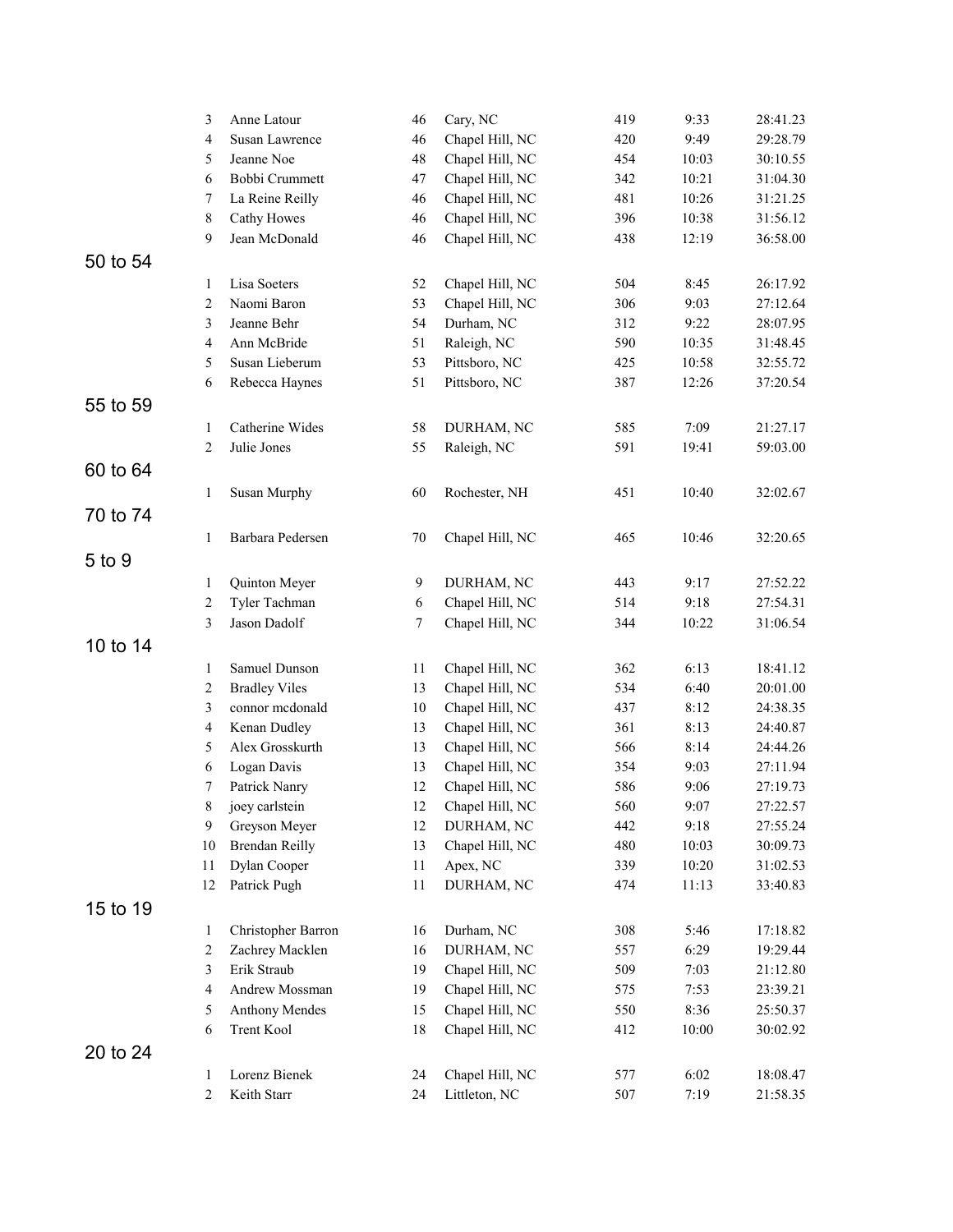|          | 3           | David Barr                      | 24       | Littleton, NC                     | 307        | 7:19         | 22:00.27             |
|----------|-------------|---------------------------------|----------|-----------------------------------|------------|--------------|----------------------|
|          | 4           | <b>Brandon Cole</b>             | 23       | Durham, NC                        | 337        | 8:18         | 24:55.25             |
| 25 to 29 |             |                                 |          |                                   |            |              |                      |
|          | 1           | Dustin Shinholser               | 26       | CARY, NC                          | 498        | 5:47         | 17:24.09             |
|          | 2           | Kimon Divaris                   | 27       | Chapel Hill, NC                   | 357        | 6:39         | 19:59.09             |
|          | 3           | Ryan Fox                        | 29       | Chapel Hill, NC                   | 578        | 6:45         | 20:16.73             |
|          | 4           | Arthur Meloy                    | 27       | Raleigh, NC                       | 559        | 6:58         | 20:54.45             |
|          | 5           | Greg Stromberg                  | 29       | Raleigh, NC                       | 581        | 7:00         | 21:02.67             |
|          | 6           | Michael Hopkins                 | 29       | charlotte, nc                     | 395        | 8:48         | 26:25.74             |
|          | 7           | Johnny Jones                    | 26       | Durham, NC                        | 405        | 12:10        | 36:31.95             |
| 30 to 34 |             |                                 |          |                                   |            |              |                      |
|          |             | Tom Atkins                      |          |                                   | 592        | 6:44         | 20:13.36             |
|          | 1           |                                 | 34       | Chapel Hill, NC                   | 496        | 6:58         | 20:56.14             |
|          | 2           | Eran Segal                      | 34       | Maitland, FL                      |            |              |                      |
|          | 3           | Brian French<br>Chuck Grabowski | 34<br>33 | Durham, NC                        | 368<br>376 | 7:30<br>7:34 | 22:33.69             |
|          | 4           |                                 | 30       | Chapel Hill, NC<br>Greenville, NC | 323        | 7:53         | 22:45.96<br>23:40.39 |
|          | 5           | Jacob Brayboy                   |          |                                   |            |              |                      |
|          | 6           | Ryan Ball                       | 34       | Chapel Hill, NC                   | 555        | 7:56         | 23:49.28             |
|          | 7           | <b>Timothy Young</b>            | 31       | Durham, NC                        | 582        | 8:18         | 24:56.09             |
|          | $\,$ 8 $\,$ | Andrew Hooge                    | 33       | Durham, NC                        | 393        | 8:33         | 25:40.35             |
|          | 9           | Sang-Hun Song                   | 30       | Chapel Hill, NC                   | 505        | 8:39         | 26:00.15             |
| 35 to 39 |             |                                 |          |                                   |            |              |                      |
|          | 1           | Rob Benjamin                    | 39       | Chapel Hill, NC                   | 313        | 5:23         | 16:11.36             |
|          | 2           | Kenneth Becker                  | 36       | Chapel Hill, NC                   | 311        | 6:11         | 18:34.12             |
|          | 3           | Jay Parker                      | 36       | Chapel Hill, NC                   | 462        | 6:54         | 20:43.25             |
|          | 4           | Arie Beresteanu                 | 38       | DURHAM, NC                        | 314        | 7:01         | 21:05.67             |
|          | 5           | Jason Lieb                      | 35       | Carrboro, NC                      | 424        | 7:15         | 21:48.91             |
|          | 6           | Dov Cohn                        | 39       | Chapel Hill, NC                   | 336        | 7:20         | 22:01.22             |
|          | 7           | Andrew Scribner                 | 39       | DURHAM, NC                        | 495        | 7:33         | 22:40.07             |
|          | 8           | Patric le Beau                  | 35       | Chapel Hill, NC                   | 421        | 7:45         | 23:15.91             |
|          | 9           | <b>Grant Harvey</b>             | 37       | Durham, NC                        | 383        | 8:01         | 24:06.84             |
|          | 10          | Robin Vann                      | 39       | Chapel Hill, NC                   | 532        | 8:18         | 24:55.98             |
|          | 11          | <b>Stephen Carrow</b>           | 36       | DURHAM, NC                        | 332        | 8:20         | 25:00.73             |
|          | 12          | Peter Heetderks                 | 36       | Chapel Hill, NC                   | 565        | 8:30         | 25:32.24             |
|          | 13          | Jeremy Salemson                 | 39       | Chapel Hill, NC                   | 490        | 8:35         | 25:48.25             |
|          | 14          | Graham Youngblood               | 36       | Chapel Hill, NC                   | 544        | 8:42         | 26:07.67             |
|          | 15          | Allen Stroud                    | 36       | Raleigh, NC                       | 510        | 8:50         | 26:33.36             |
|          | 16          | Joe Duarte                      | 36       | Chapel Hill, NC                   | 360        | 8:54         | 26:43.23             |
|          | 17          | William Silver                  | 37       | Chapel Hill, NC                   | 500        | 9:01         | 27:03.32             |
|          | 18          | Michael Richards                | 37       | Durham, NC                        | 568        | 9:05         | 27:16.40             |
|          | 19          | John Min                        | 37       | Chapel Hill, NC                   | 445        | 9:26         | 28:21.88             |
|          | 20          | Josh Dadolf                     | 39       | Chapel Hill, NC                   | 345        | 10:22        | 31:07.03             |
| 40 to 44 |             |                                 |          |                                   |            |              |                      |
|          | 1           | Todd DeZwaan                    | 42       | Apex, NC                          | 579        | 7:04         | 21:13.71             |
|          | 2           | Robert Brownstein               | 44       | Chapel Hill, NC                   | 326        | 7:10         | 21:30.00             |
|          | 3           | Michael Gray                    | 40       | Raleigh, NC                       | 379        | 7:42         | 23:06.18             |
|          | 4           | Andrew Werden                   | 41       | Chapel Hill, NC                   | 573        | 7:57         | 23:53.71             |
|          | 5           | John Parsons                    | 43       | Pittsboro, NC                     | 463        | 8:24         | 25:14.29             |
|          | 6           | Rob McClure                     | 42       | Chapel Hill, NC                   | 435        | 8:41         | 26:04.36             |
|          | 7           | Kurt Pedersen                   | 42       | Chapel Hill, NC                   | 466        | 9:09         | 27:27.83             |